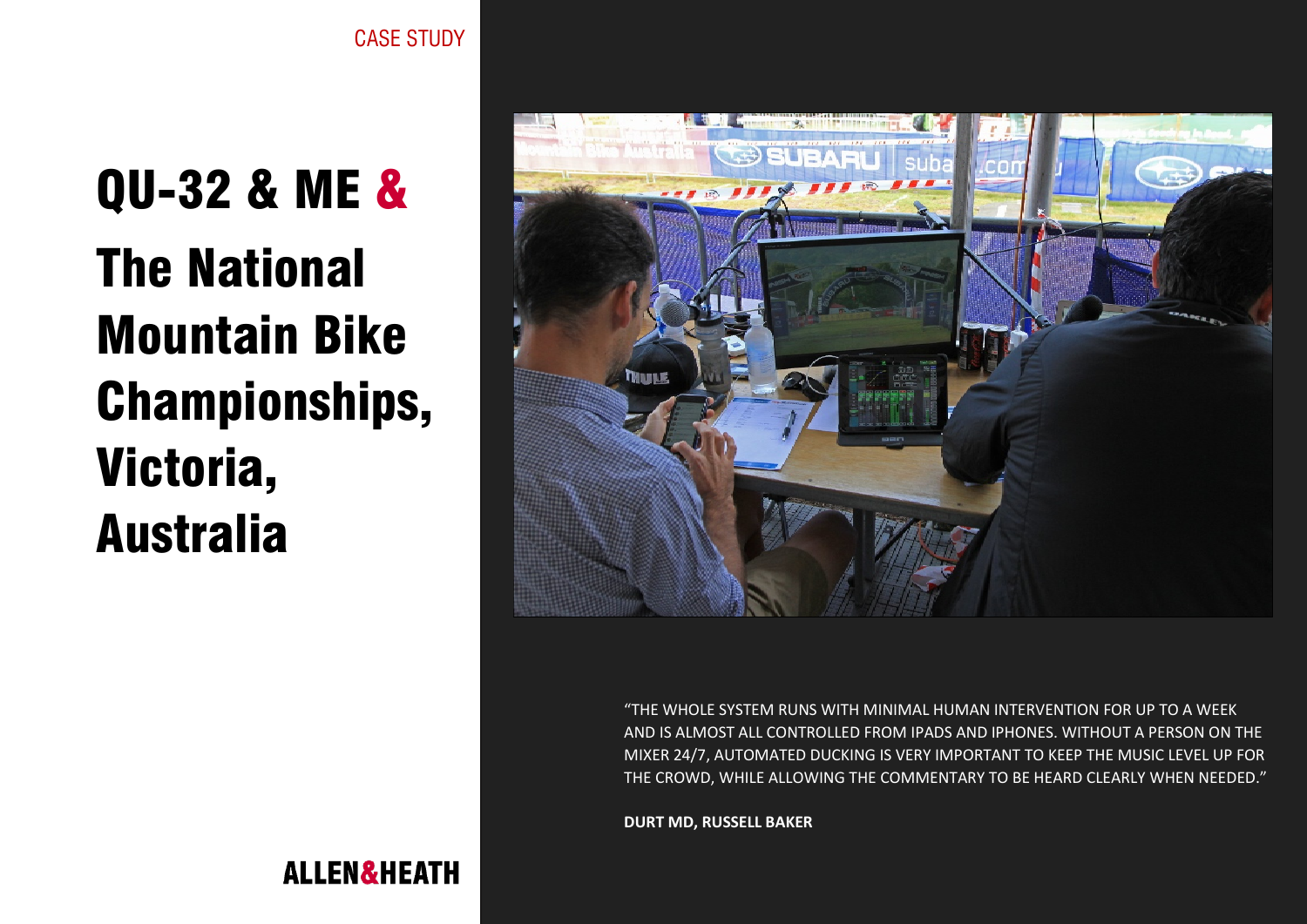

QU-32 & ME & The National Mountain Bike Championships, Victoria, Australia

## **The Requirement**

Australian event and PA company, DURT Pty Ltd, was appointed to manage sound reinforcement for the National Mountain Bike Championships in Victoria.

The location for a major mountain bike event can be the size of 10 football fields, there will be several concurrent events, each with their own audio requirements, plus briefing, meeting and conference areas which require audio but also minimal background noise. The trails can be upwards of 8 square kilometres, and the audience, often well over 10,000 capacity, can be spread over several mountains, with local areas attracting their own large crowds all needing entertainment, race information and atmosphere.

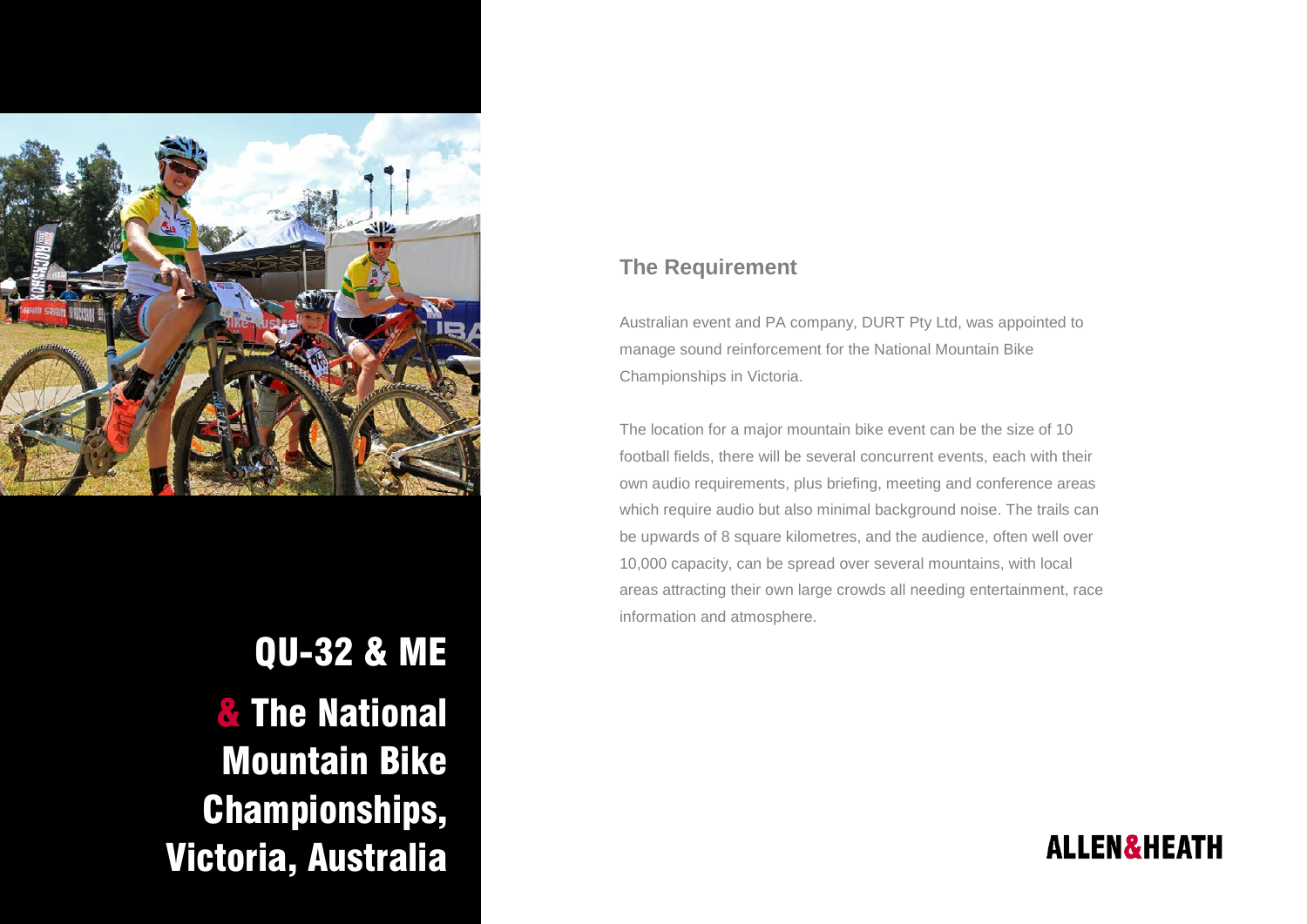## **The Solution**.

DURT chose their Qu and ME systems for the event. A Qu-32 was stationed in a control cabin, with AR2412 and AR0804 IO racks as two external connection points, an aerial farm and router on the roof, plus iPad and iPhone control to manage longer distance coverage. The Qu managed multiple cable and wireless microphone systems but the large distances and mountainous terrain meant that normal wireless couldn't always cover it all, so handheld radios, coming in through DI boxes and iPhones plugged straight into the board, were used to get live race reports back from the distant parts of the courses.

The Qu provided FOH speaker feeds of up to 18 main speakers from 6 zone mixes, plus feeds to web and broadcast partners, and mixes to control the ducking. TV, web and broadcast had their own dedicated commentary and interview mixes without music due to licensing issues, and a separate phase and delay adjusted music feed was provided to broadcast engineers to help cancel out microphone spill of background music. In each separate sport zone, the local commentators were able to duck the music in their area, plus there was a 'whole-of-event' mix, with ducking control of all sources, which was used for major items and as an emergency announcement system. As different events reached climactic stages, their commentary was patched to the main event centre using scene changes.

Additionally, a ME system was used primarily for commentary and broadcast operators, enabling them to generate their own monitor mixes remote from the Qu-32 and as a PAFL system to check signal sources.